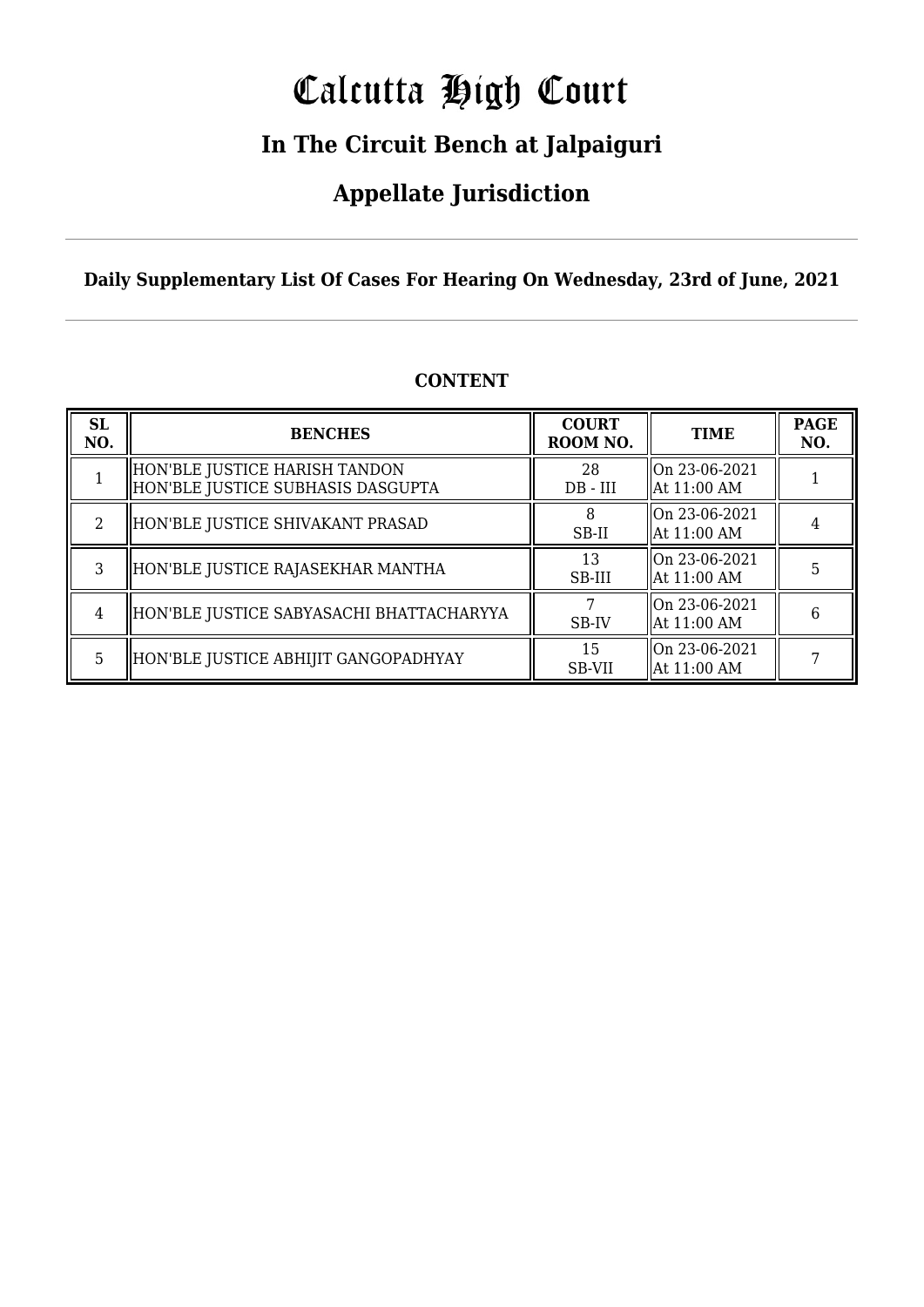

**DAILY CAUSELIST For Wednesday The 23rd June 2021**

**COURT NO. 28**

**DIVISION BENCH (DB - III)**

**AT 11:00 AM**

### **HON'BLE JUSTICE HARISH TANDON HON'BLE JUSTICE SUBHASIS DASGUPTA (VIDEO CONFERENCE)**

### **FROM PRINCIPAL BENCH**

#### **NOTE : TODAY CIRCUIT BENCH MATTERS WILL BE TAKEN UP FIRST**

#### **APPLICATION FOR ANTICIPATORY BAIL**

| 1 | CRM/632/2021 | MAHESH ROY<br>VS<br>THE STATE OF WEST<br><b>BENGAL</b>                                      | <b>DEBASISH</b><br>MUKHOPADHYAY      |
|---|--------------|---------------------------------------------------------------------------------------------|--------------------------------------|
| 2 | CRM/644/2021 | AHIDUL RAHAMAN AND<br><b>ORS</b><br><b>VS</b><br>THE STATE OF WEST<br><b>BENGAL</b>         | MADHUSHRI DUTTA                      |
| 3 | CRM/654/2021 | SADDAM MD.@ SADDAM<br><b>ALI AND ORS</b><br><b>VS</b><br>THE STATE OF WEST<br><b>BENGAL</b> | JAYDEEP KANTA<br><b>BHOWMIK</b>      |
| 4 | CRM/657/2021 | PARITOSH BOSE AND ANR<br><b>VS</b><br>State of West Bengal                                  | <b>PRAVAS</b><br><b>BHATTACHARYA</b> |
| 5 | CRM/661/2021 | MITHUN DAS AND ORS<br><b>VS</b><br>THE STATE OF WEST<br><b>BENGAL</b>                       | HILLOL SAHA<br><b>PODDER</b>         |
| 6 | CRM/662/2021 | DIPAK ROY<br><b>VS</b><br>THE STATE OF WEST<br><b>BENGAL</b>                                | MADHUSHRI DUTTA                      |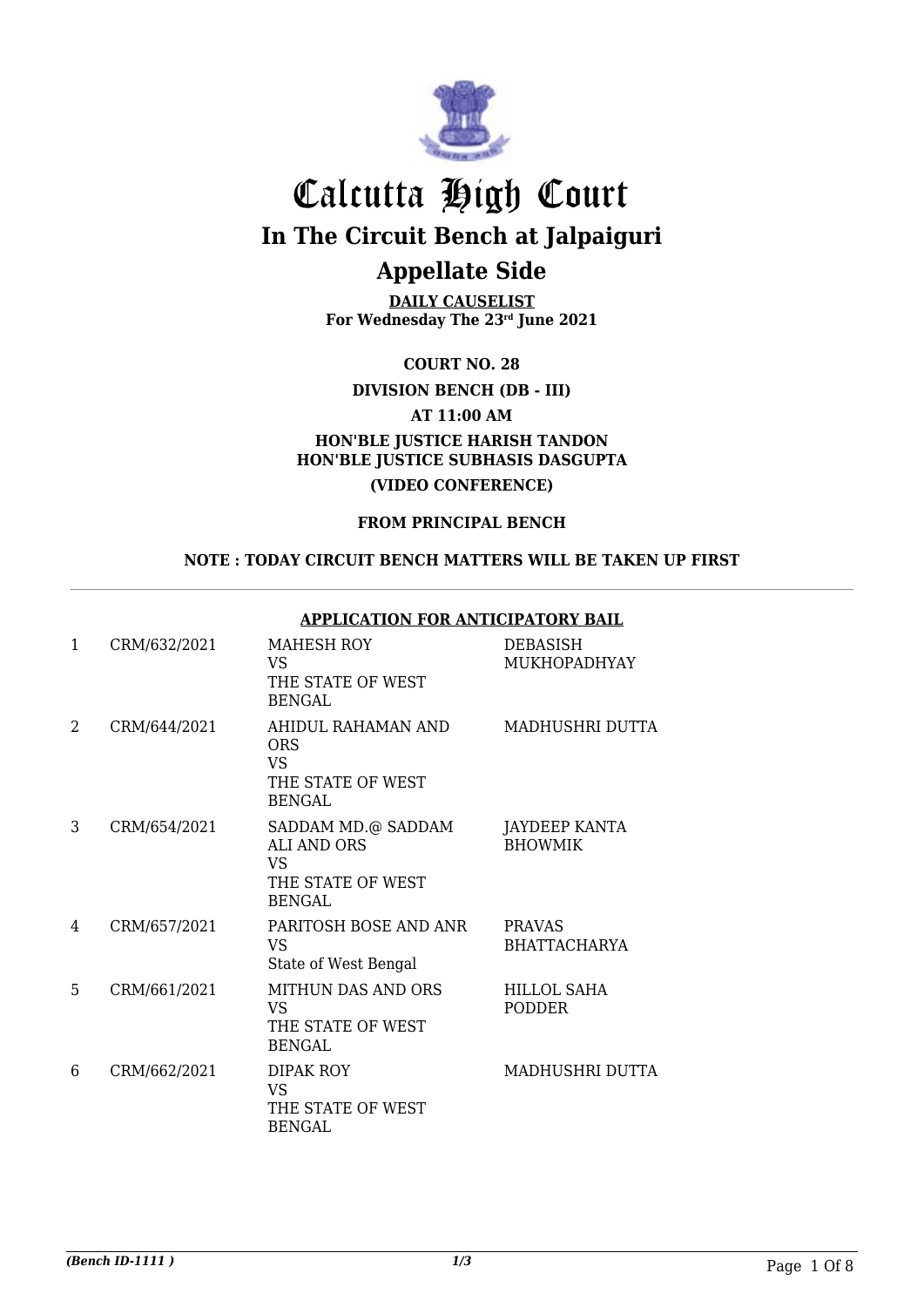| 7  | CRM/663/2021    | ADAM MIYA @ ADAM MIAH<br>@ ADAM SEKH AND ORS<br><b>VS</b>               | <b>HILLOL SAHA</b><br><b>PODDER</b>                |
|----|-----------------|-------------------------------------------------------------------------|----------------------------------------------------|
|    |                 | THE STATE OF WEST<br><b>BENGAL</b>                                      |                                                    |
|    |                 | <b>APPLICATION FOR BAIL</b>                                             |                                                    |
| 8  | CRM/624/2021    | <b>SURESH BARMAN</b><br><b>VS</b>                                       | <b>SUBHASISH MISRA</b>                             |
|    |                 | THE STATE OF WEST<br><b>BENGAL</b>                                      |                                                    |
| 9  | CRM/640/2021    | <b>RAJESH KUMAR</b><br><b>VS</b>                                        | <b>ANIRBAN BANERJEE</b>                            |
|    |                 | THE STATE OF WEST<br><b>BENGAL</b>                                      |                                                    |
| 10 | CRM/645/2021    | OSMAN ALI @ MD OSMAN<br>ALI<br><b>VS</b>                                | <b>JEENIA RUDRA</b>                                |
|    |                 | THE STATE OF WEST<br><b>BENGAL</b>                                      |                                                    |
| 11 | CRM/649/2021    | <b>ANANTA RAY</b><br><b>VS</b>                                          | <b>SANTANU MAJI</b>                                |
|    |                 | THE STATE OF WEST<br><b>BENGAL</b>                                      |                                                    |
| 12 | CRM/650/2021    | KASIMUDDIN MD.<br><b>VS</b><br>STATE OF WEST BENGAL                     | DEBORSHI DHAR                                      |
| 13 | CRM/651/2021    | <b>SANTOSH BARMAN</b>                                                   | <b>DEBORSHI DHAR</b>                               |
|    |                 | <b>VS</b><br>STATE OF WEST BENGAL                                       |                                                    |
| 14 | CRM/655/2021    | NARATTAM MANDAL<br><b>VS</b><br>STATE OF WEST BENGAL                    | DEBORSHI DHAR                                      |
| 15 | CRM/656/2021    | RINKU MD. @ MUHAMMAD<br><b>VS</b><br>THE STATE OF WEST<br><b>BENGAL</b> | <b>JAYDEEP KANTA</b><br><b>BHOWMIK</b>             |
| 16 | CRM/658/2021    | KRISHNA CHHETRI<br><b>VS</b>                                            | MADHUSHRI DUTTA                                    |
|    |                 | THE STATE OF WEST<br><b>BENGAL</b>                                      |                                                    |
| 17 | CRM/659/2021    | FARUK @ FARUK ALAM<br><b>VS</b>                                         | <b>BABLU MITRA</b>                                 |
|    |                 | THE STATE OF WEST<br><b>BENGAL</b>                                      |                                                    |
| 18 | CRM/660/2021    | <b>NARAYAN DAS</b><br><b>VS</b>                                         | JAYDEEP KANTA<br><b>BHOWMIK</b>                    |
|    |                 | THE STATE OF WEST<br><b>BENGAL</b>                                      |                                                    |
|    |                 | <b>APPLICATION</b>                                                      |                                                    |
| 19 |                 | IA NO. CRAN/1/2021 AWDHESH KUMAR SINGH<br><b>Vs</b>                     | <b>BIJAY BIKRAM DAS</b><br><b>BIJAY BIKRAM DAS</b> |
|    | In CRM/317/2021 | UNION OF INDIA AND ANR                                                  |                                                    |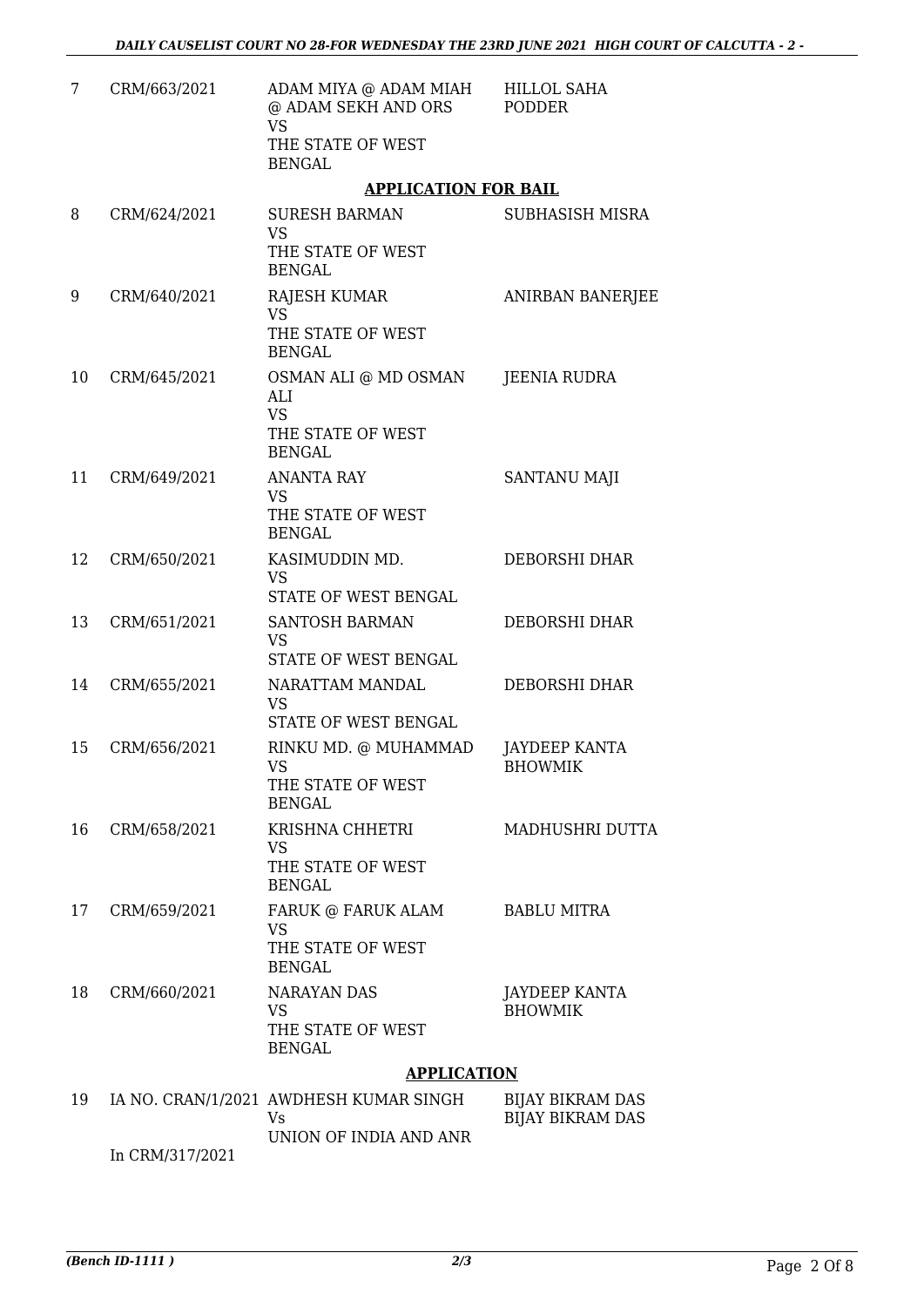| 20 |                 | IA NO. CRAN/1/2021 RAMESH MANJU BISHNOI@<br>RAMESH MANJU BISHNOY@ | PRITAM ROY<br>PRITAM ROY     |
|----|-----------------|-------------------------------------------------------------------|------------------------------|
|    | In CRM/497/2021 | RAMESH KUMAR BISHNOI<br>Vs<br>THE STATE OF WEST<br>BENGAL         |                              |
| 21 |                 | IA NO. CRAN/1/2021 ANWAR ALAM @ RAHUL<br><b>KHAN</b><br>Vs        | ESHA ACHARYA<br>ESHA ACHARYA |
|    | In CRM/543/2021 | THE STATE OF WEST<br>BENGAL                                       |                              |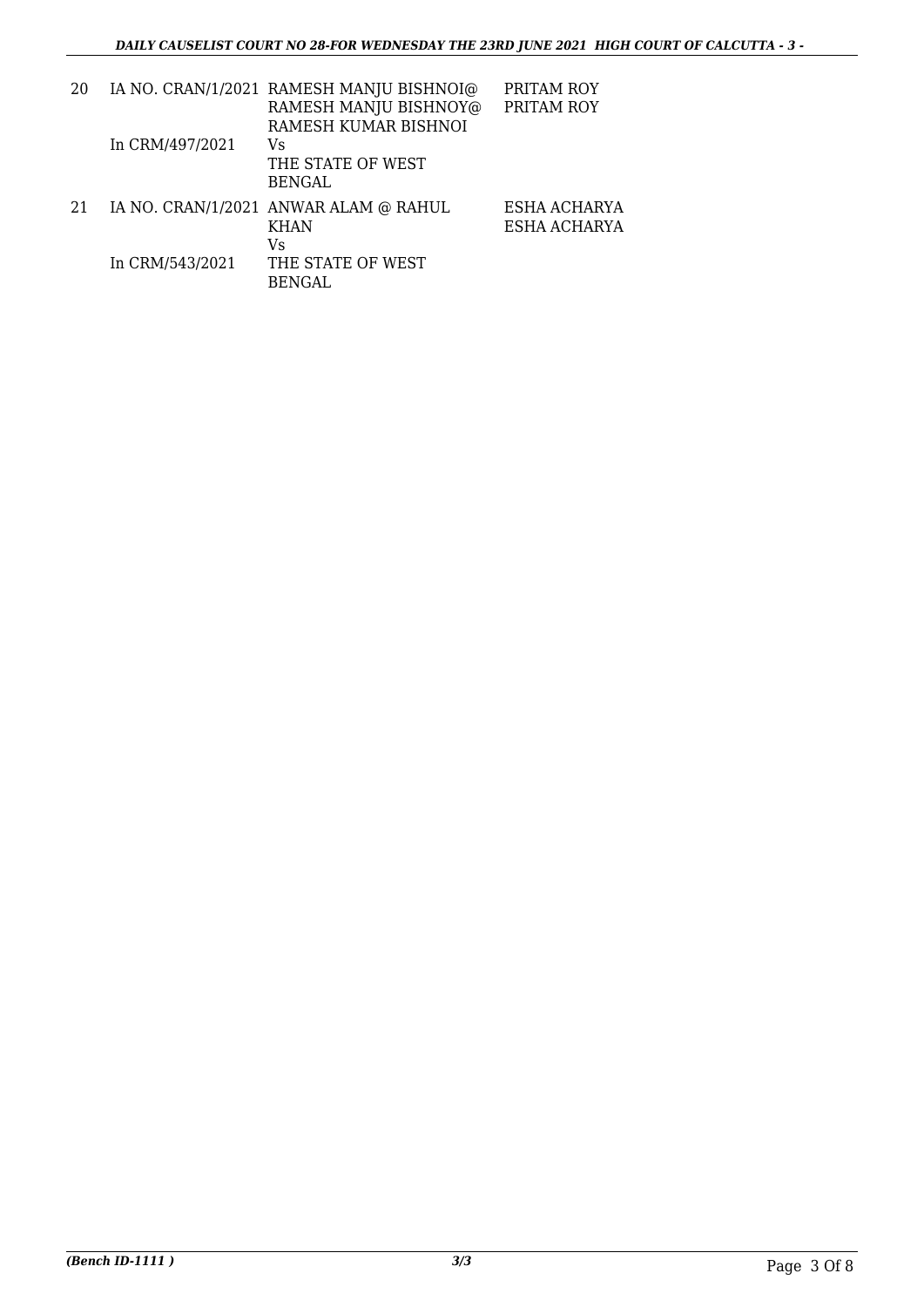

**DAILY CAUSELIST For Wednesday The 23rd June 2021**

**COURT NO. 8 SINGLE BENCH (SB-II) AT 11:00 AM HON'BLE JUSTICE SHIVAKANT PRASAD (VIA VIDEO CONFERENCE)**

**FROM PRINCIPAL BENCH**

### **MOTION**

1 WPA/1059/2021 SUBHASH ROY

VS THE STATE OF WEST BENGAL AND ORS

HILLOL SAHA PODDER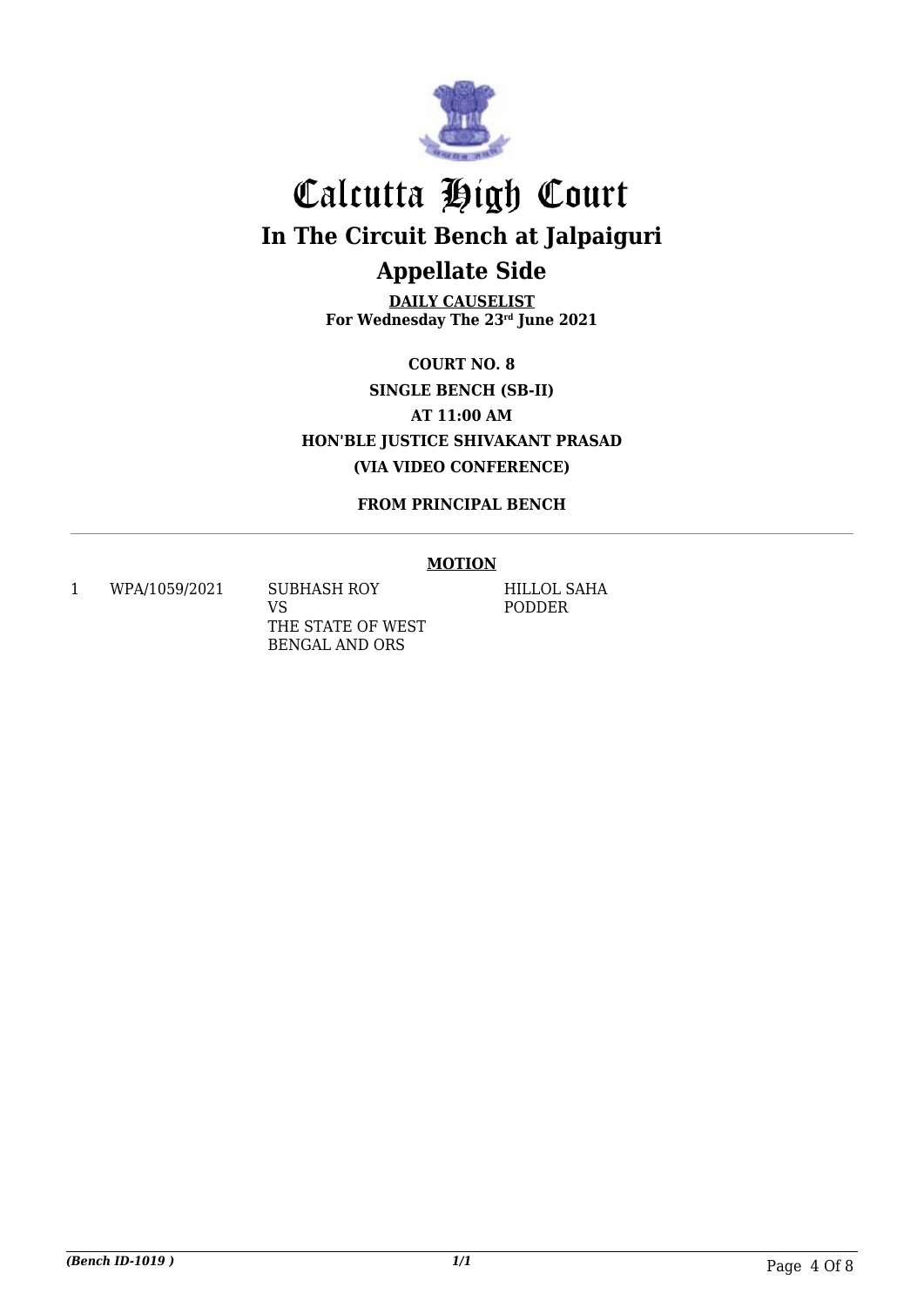

**DAILY CAUSELIST For Wednesday The 23rd June 2021**

**COURT NO. 13 SINGLE BENCH (SB-III) AT 11:00 AM HON'BLE JUSTICE RAJASEKHAR MANTHA (VIA VIDEO CONFERENCE)**

**FROM PRINCIPAL BENCH**

### **MOTION**

1 WPA/1066/2021 (25.06.2021)

ABHIJIT DASGUPTA VS THE UNION OF INDIA AND ORS

HILLOL SAHA PODDER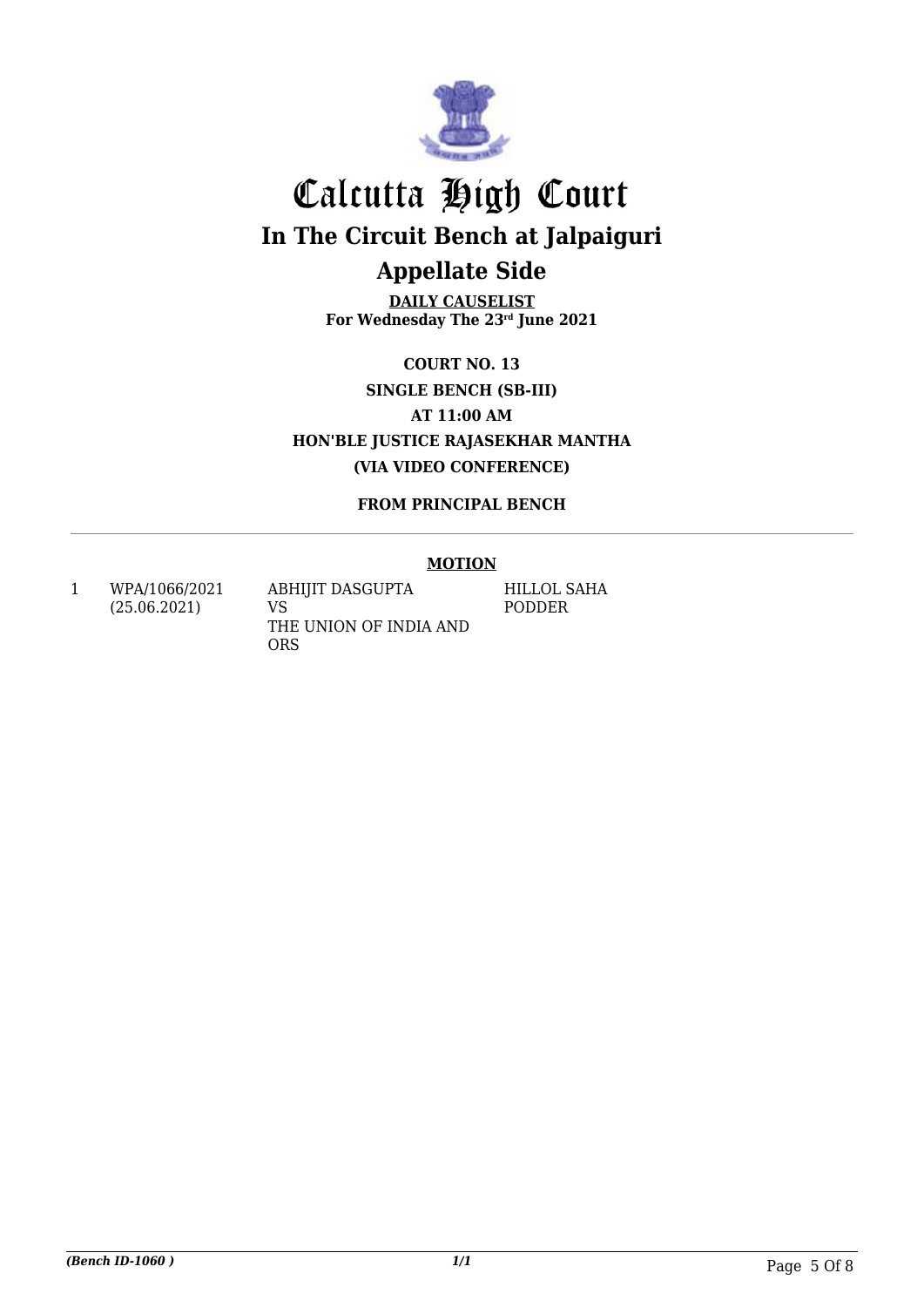

**DAILY CAUSELIST For Wednesday The 23rd June 2021**

**COURT NO. 7 SINGLE BENCH (SB-IV) AT 11:00 AM HON'BLE JUSTICE SABYASACHI BHATTACHARYYA (VIA VIDEO CONFERENCE)**

**FROM PRINCIPAL BENCH**

### **CIVIL MOTION**

| CO/64/2021 | MITALI ROY GUHA<br>VS<br>MIHIR GUHA AND ORS    | DEBORSHI DHAR  |
|------------|------------------------------------------------|----------------|
| CO/65/2021 | KOUSHIK DE SARKAR<br>VS<br>SURANJANA DE SARKAR | PRANTICK GHOSH |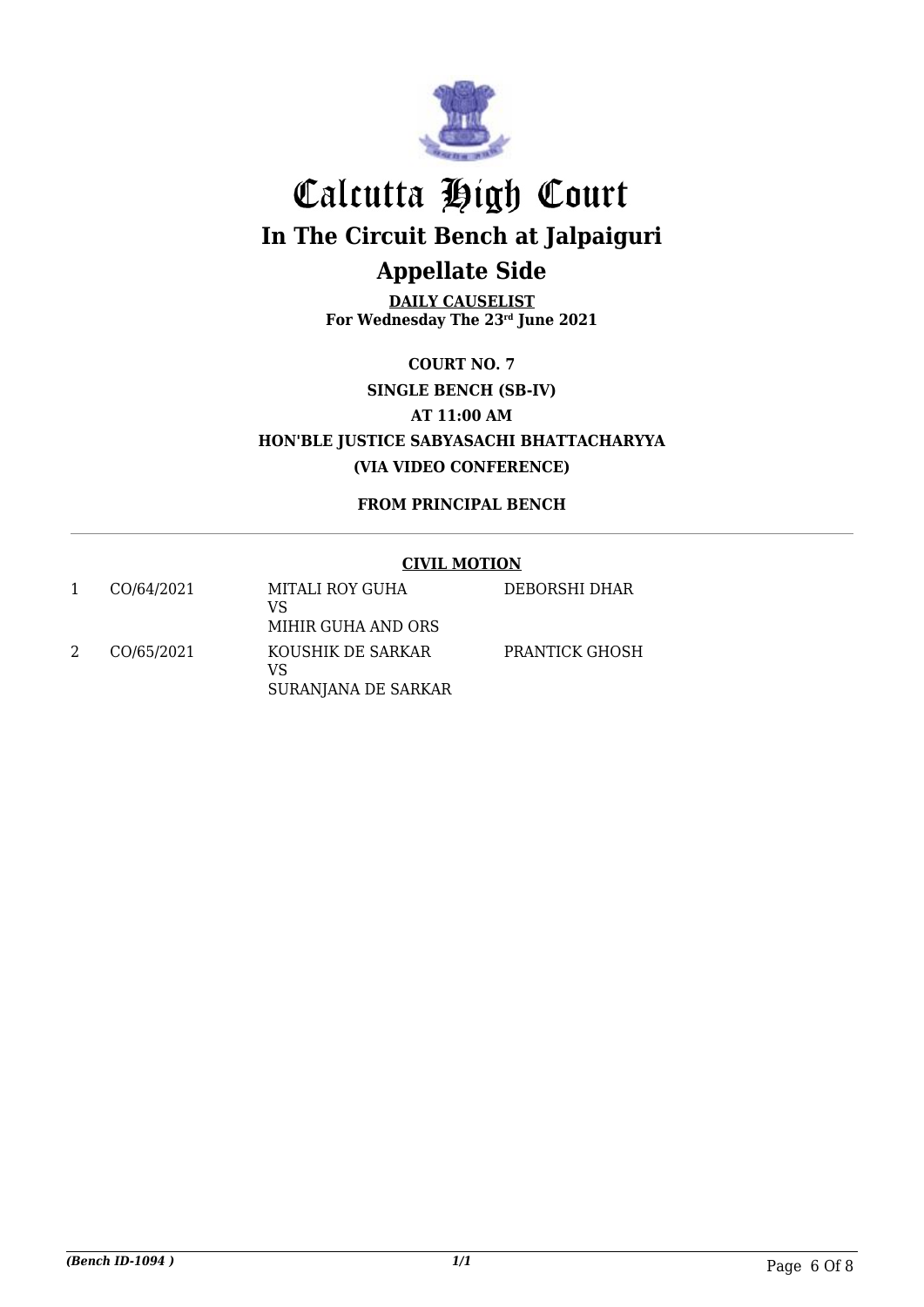

**DAILY CAUSELIST For Wednesday The 23rd June 2021**

**COURT NO. 15 SINGLE BENCH (SB-VII) AT 11:00 AM HON'BLE JUSTICE ABHIJIT GANGOPADHYAY (VIA VIDEO CONFERENCE)**

**FROM PRINCIPAL BENCH**

#### **MOTION**

| 1 | WPA/1064/2021 | TIRRIHANNAH COMPANY<br><b>LTD</b><br><b>VS</b>                            | VICTOR CHATTERJEE    |
|---|---------------|---------------------------------------------------------------------------|----------------------|
|   |               | REGIONAL PROVIDENT<br>FUND COMMISSIONER I,<br>EPF ORGANIZATION AND<br>ORS |                      |
| 2 | WPA/1068/2021 | REKHA DHAR<br><b>VS</b><br>STATE OF WEST BENGAL<br>AND ORS.               | <b>JOYJIT DUTTA</b>  |
| 3 | WPA/1070/2021 | RANJEET @ RANJIT SARKAR<br><b>VS</b><br>UNION OF INDIA AND ORS            | DEBORSHI DHAR        |
| 4 | WPA/1069/2021 | <b>DHANAI BARMAN</b><br><b>VS</b><br>UNION OF INDIA AND ORS               | <b>DEBORSHI DHAR</b> |
| 5 | WPA/1072/2021 | <b>SARABALA BARMAN</b><br><b>VS</b><br>UNION OF INDIA AND ORS             | <b>DEBORSHI DHAR</b> |
| 6 | WPA/1071/2021 | <b>PARITOSH BISWAS</b><br><b>VS</b><br>UNION OF INDIA AND ORS             | <b>DEBORSHI DHAR</b> |
| 7 | WPA/1073/2021 | KRISHNA CHANDRA ROY<br><b>VS</b><br>UNION OF INDIA AND ORS                | <b>DEBORSHI DHAR</b> |
| 8 | WPA/1074/2021 | <b>GOPAL MANDAL</b><br><b>VS</b><br>UNION OF INDIA AND ORS                | <b>DEBORSHI DHAR</b> |